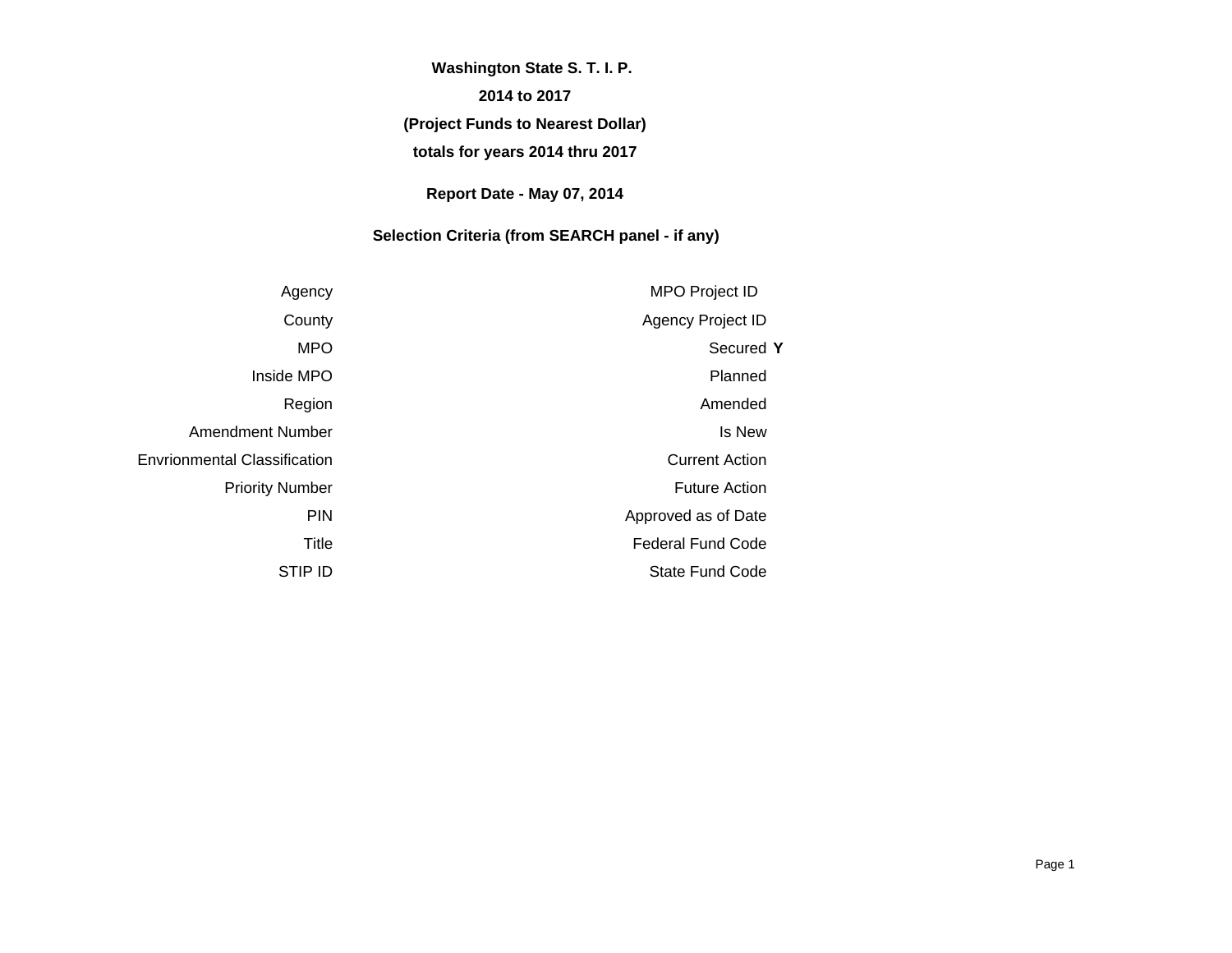#### **2014 to 2017**

#### **(Project Funds to Nearest Dollar)**

| <b>MPO/RTPO: WCoG</b>  | Y Inside     | N Outside |         | May 7, 2014 |
|------------------------|--------------|-----------|---------|-------------|
| <b>County: Whatcom</b> |              |           |         |             |
| Agency: Bellingham     |              |           |         |             |
|                        | Total<br>_ _ |           | _ _ _ _ | $- - - -$   |

| Func<br><b>CIs</b> | Project<br>Number | PIN | <b>STIP ID</b> | <b>Imp</b><br>Type | Project<br>Length | Environmental<br>Type | RW<br><b>Required</b> | Begin<br>Termini  | End<br>Termini      | <b>Total Est.</b><br>Cost of<br><b>Project</b> | <b>STIP</b><br>Amend.<br>No. |
|--------------------|-------------------|-----|----------------|--------------------|-------------------|-----------------------|-----------------------|-------------------|---------------------|------------------------------------------------|------------------------------|
| 16                 |                   |     | BHAM 36        | 01                 | 0.600             | СE                    | Yes                   | Squalicum Parkway | <b>James Street</b> | 8,410,000                                      | 1405<br>AdMod                |

Orchard Drive Extension beneath Interstate 5

Orchard Drive Extension is a new multi-modal arterial and multi-use trail connection extending from east Birchwood Ave/Squalicum Parkway, under I-5 along the railroad grade, taking advantage of an existing grade separated crossing, to west of James Street.

| <b>Funding</b> |                             |                          |                      |                        |                    |                    |              |
|----------------|-----------------------------|--------------------------|----------------------|------------------------|--------------------|--------------------|--------------|
| <b>Phase</b>   | <b>Start Date</b>           | <b>Federal Fund Code</b> | <b>Federal Funds</b> | <b>State Fund Code</b> | <b>State Funds</b> | <b>Local Funds</b> | <b>Total</b> |
| PE.            | 2016                        | STP(US)                  | 250,000              |                        | 0                  | 550,000            | 800,000      |
| <b>RW</b>      | 2017                        | STP(US)                  | 750,000              |                        | 0                  | 250,000            | 1,000,000    |
|                |                             | <b>Project Totals</b>    | 1,000,000            |                        | 0                  | 800,000            | 1,800,000    |
|                | <b>Expenditure Schedule</b> |                          |                      |                        |                    |                    |              |
|                | <b>Phase</b>                |                          | 1st                  | 2nd                    | 3rd                | 4th                | 5th & 6th    |
|                | <b>PE</b>                   |                          | $\mathbf 0$          | 0                      | 400,000            | 400,000            | $\mathbf 0$  |
|                | <b>RW</b>                   |                          | $\Omega$             | 0                      | 0                  | 1,000,000          | $\mathbf 0$  |
|                | <b>Totals</b>               |                          | 0                    | 0                      | 400,000            | 1,400,000          | 0            |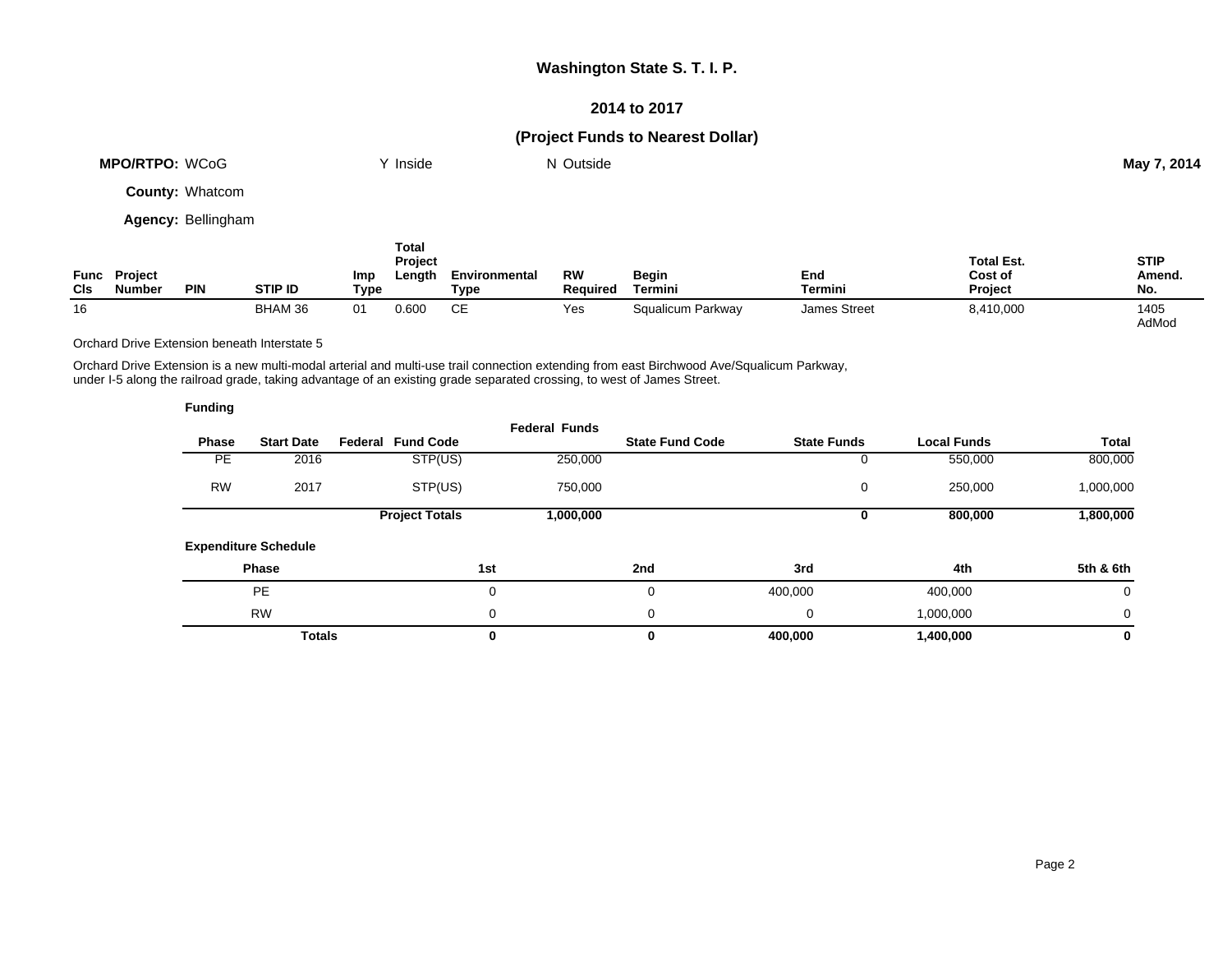#### **2014 to 2017**

## **(Project Funds to Nearest Dollar)**

| <b>MPO/RTPO: WCoG</b>     | Inside           | N Outside |                   | May 7, 2014 |
|---------------------------|------------------|-----------|-------------------|-------------|
| <b>County: Whatcom</b>    |                  |           |                   |             |
| <b>Agency: Bellingham</b> |                  |           |                   |             |
|                           | Total<br>Project |           | <b>Total Est.</b> | <b>STIP</b> |

| Func<br>CIS | <b>Project</b><br>mber | <b>PIN</b> | stip Id        | Imp<br>Tvpe | ∟enath         | Environmenta<br>Tvpe | RW<br>Reauired | Begin<br>Гermini | End<br>Γermini | Cost of<br>Project | Amend.<br>IV |
|-------------|------------------------|------------|----------------|-------------|----------------|----------------------|----------------|------------------|----------------|--------------------|--------------|
| 00          |                        |            | <b>BHAM 32</b> |             | $\sim$<br>.uuu | ~-<br>ັ              |                | n/a              | n/a            | 350,000            |              |

Pedestrian Safety Improvements

Install pedestrian countdown equipment and lengthen the pedestrian crossing time at traffic signals.

#### **Funding**

| <b>Start Date</b>           | <b>Federal Fund Code</b> |               | <b>State Fund Code</b> | <b>State Funds</b> | <b>Local Funds</b> | Total     |
|-----------------------------|--------------------------|---------------|------------------------|--------------------|--------------------|-----------|
| 2014                        | <b>HSIP</b>              | 350,000       |                        |                    |                    | 350,000   |
|                             | <b>Project Totals</b>    | 350,000       |                        |                    | v                  | 350,000   |
| <b>Expenditure Schedule</b> |                          |               |                        |                    |                    |           |
| <b>Phase</b>                | 1st                      |               | 2nd                    | 3rd                | 4th                | 5th & 6th |
|                             | 350,000                  |               | ი                      | 0                  | $\Omega$           | 0         |
|                             | 350,000                  |               | 0                      | 0                  | 0                  | 0         |
|                             |                          | <b>Totals</b> |                        |                    |                    |           |

|                                                     | Federal Funds |                    |                 |              |
|-----------------------------------------------------|---------------|--------------------|-----------------|--------------|
|                                                     |               | <b>State Funds</b> | `Funds<br>neal. | <b>Total</b> |
| <b>Totals for Bellingham</b><br>Agency <sup>-</sup> | ,350,000      |                    | 800.000         | 150,000      |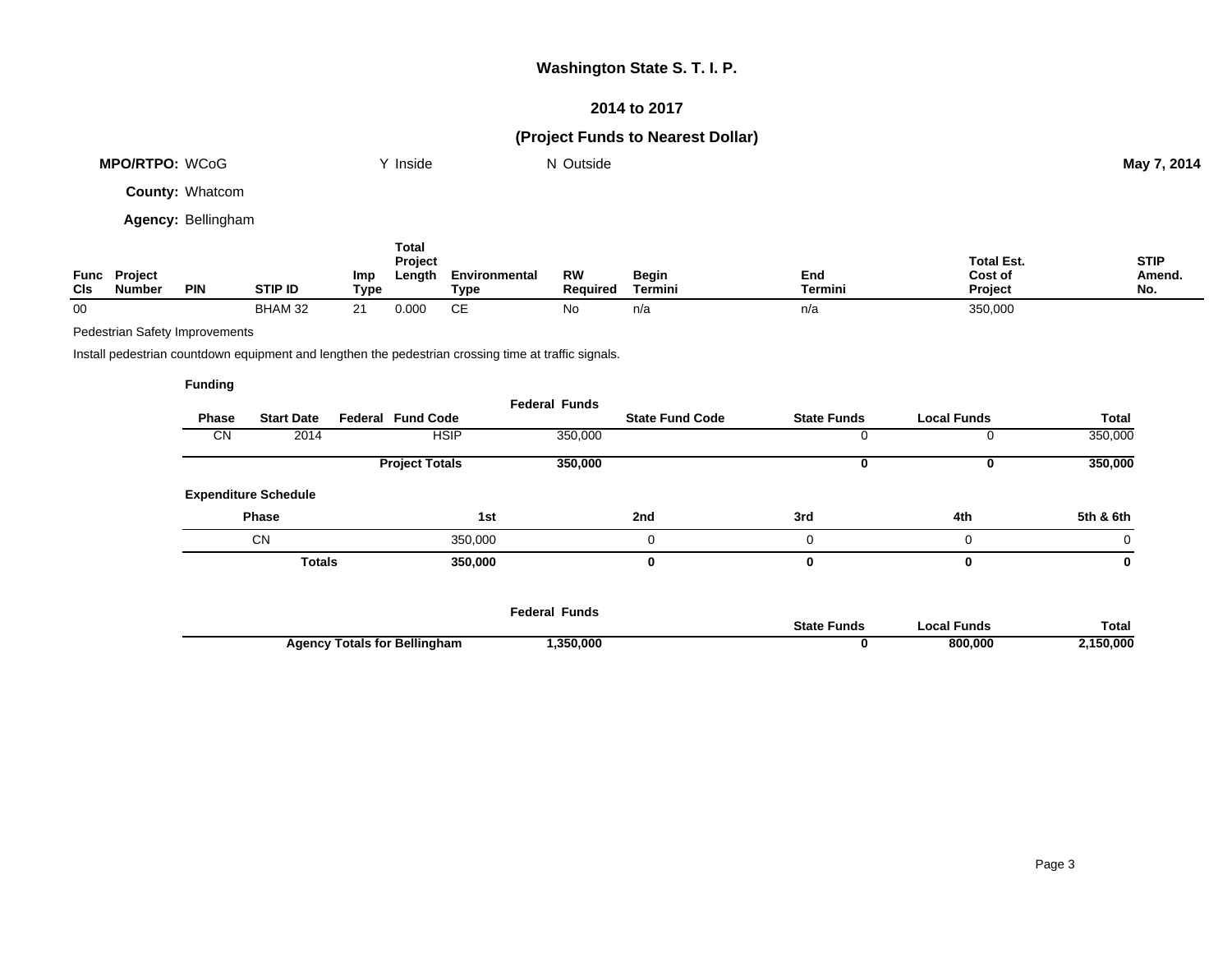## **2014 to 2017**

## **(Project Funds to Nearest Dollar)**

|             | <b>MPO/RTPO: WCoG</b>                       |                                      |                                                                      |             | Y Inside                          |                       | N Outside             |                         |                    |                                         | May 7, 2014                  |
|-------------|---------------------------------------------|--------------------------------------|----------------------------------------------------------------------|-------------|-----------------------------------|-----------------------|-----------------------|-------------------------|--------------------|-----------------------------------------|------------------------------|
|             |                                             | <b>County: Whatcom</b>               |                                                                      |             |                                   |                       |                       |                         |                    |                                         |                              |
|             |                                             | Agency: Whatcom Transp.<br>Authority |                                                                      |             |                                   |                       |                       |                         |                    |                                         |                              |
| Func<br>Cls | Project<br><b>Number</b>                    | <b>PIN</b>                           | <b>STIP ID</b>                                                       | Imp<br>Type | <b>Total</b><br>Project<br>Length | Environmental<br>Type | <b>RW</b><br>Required | <b>Begin</b><br>Termini | End<br>Termini     | <b>Total Est.</b><br>Cost of<br>Project | <b>STIP</b><br>Amend.<br>No. |
| 00          |                                             |                                      | WTA85                                                                | 23          |                                   |                       | No                    |                         |                    | 150,000                                 |                              |
|             | 2014 Facilities Infrastructure Improvements |                                      |                                                                      |             |                                   |                       |                       |                         |                    |                                         |                              |
|             |                                             |                                      | Update HVAC throughout maintenance/administrative facility as needed |             |                                   |                       |                       |                         |                    |                                         |                              |
|             |                                             | <b>Funding</b>                       |                                                                      |             |                                   |                       |                       |                         |                    |                                         |                              |
|             |                                             | <b>Phase</b>                         | <b>Start Date</b>                                                    |             | <b>Federal Fund Code</b>          |                       | <b>Federal Funds</b>  | <b>State Fund Code</b>  | <b>State Funds</b> | <b>Local Funds</b>                      | <b>Total</b>                 |
|             |                                             | ALL                                  | 2014                                                                 |             |                                   |                       | 0                     |                         | 0                  | 150,000                                 | 150,000                      |

|                             | <b>Project Totals</b> |     |     | 150,000 | 150,000   |
|-----------------------------|-----------------------|-----|-----|---------|-----------|
| <b>Expenditure Schedule</b> |                       |     |     |         |           |
| <b>Phase</b>                | 1st                   | 2nd | 3rd | 4th     | 5th & 6th |
| <b>ALL</b>                  | 150,000               |     |     |         |           |
| <b>Totals</b>               | 150,000               |     |     | 0       | 0         |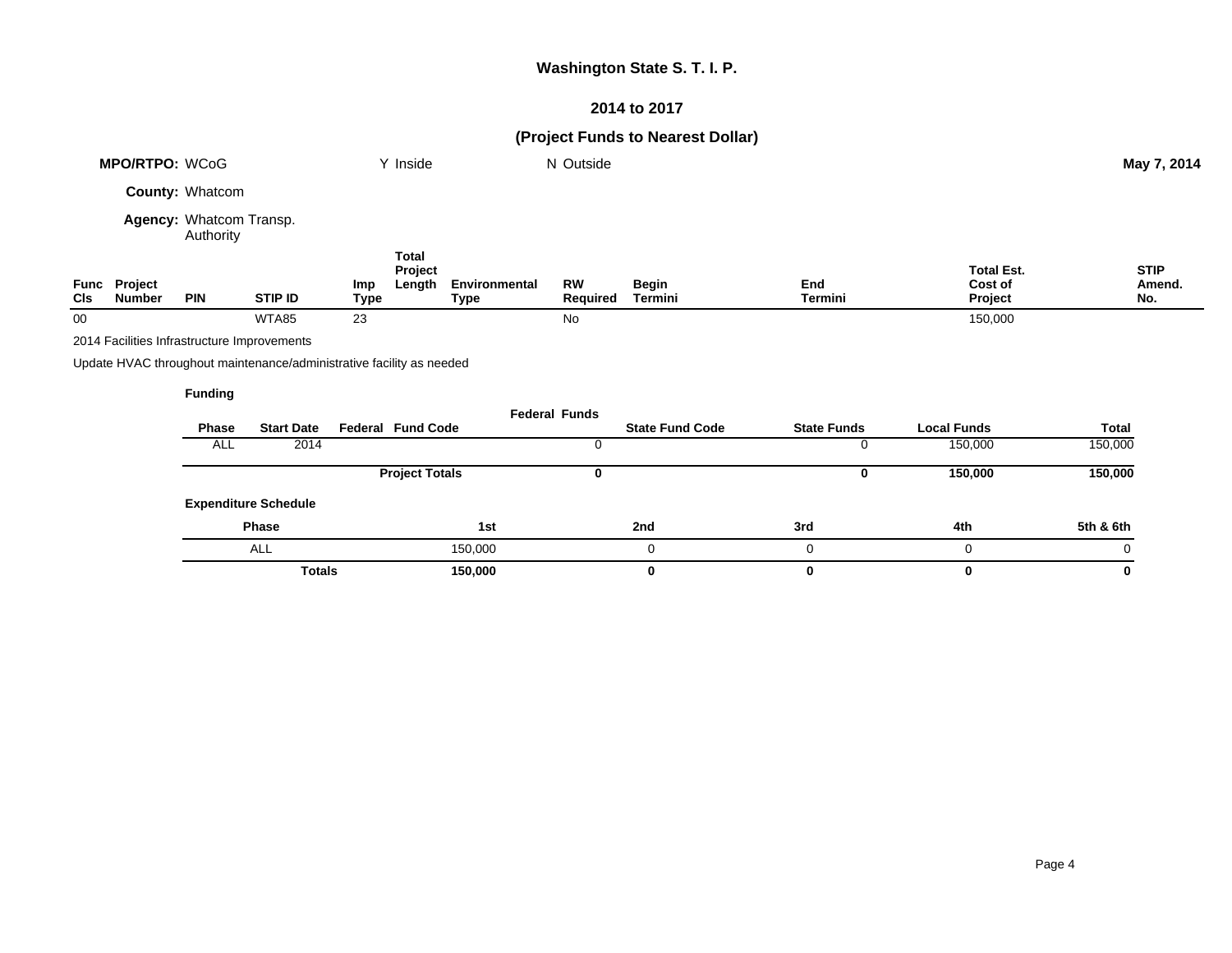## **2014 to 2017**

## **(Project Funds to Nearest Dollar)**

|     | <b>MPO/RTPO: WCoG</b>          |                                      |                                                          |             | Y Inside                          |                       | N Outside             |                  |                |                                         | May 7, 2014                  |
|-----|--------------------------------|--------------------------------------|----------------------------------------------------------|-------------|-----------------------------------|-----------------------|-----------------------|------------------|----------------|-----------------------------------------|------------------------------|
|     |                                | County: Whatcom                      |                                                          |             |                                   |                       |                       |                  |                |                                         |                              |
|     |                                | Agency: Whatcom Transp.<br>Authority |                                                          |             |                                   |                       |                       |                  |                |                                         |                              |
| Cls | Func Project<br>Number         | <b>PIN</b>                           | <b>STIP ID</b>                                           | Imp<br>Type | <b>Total</b><br>Project<br>Length | Environmental<br>Type | <b>RW</b><br>Required | Begin<br>Termini | End<br>Termini | <b>Total Est.</b><br>Cost of<br>Project | <b>STIP</b><br>Amend.<br>No. |
| 00  |                                |                                      | WTA72                                                    | 23          |                                   | <b>CE</b>             | <b>No</b>             |                  |                | 200,000                                 |                              |
|     |                                |                                      | FINANCIAL SOFTWARE REPLACEMENT-BUSINESS PROCESSES SYSTEM |             |                                   |                       |                       |                  |                |                                         |                              |
|     | FINANCIAL SOFTWARE REPLACEMENT |                                      |                                                          |             |                                   |                       |                       |                  |                |                                         |                              |
|     |                                | <b>Funding</b>                       |                                                          |             |                                   |                       | Eadaral Eunda         |                  |                |                                         |                              |

| Phase<br>ALL | <b>Start Date</b><br>2014   | <b>Federal Fund Code</b> | Federal Funds | <b>State Fund Code</b> | <b>State Funds</b> | <b>Local Funds</b><br>200,000 | Total<br>200,000 |
|--------------|-----------------------------|--------------------------|---------------|------------------------|--------------------|-------------------------------|------------------|
|              |                             | <b>Project Totals</b>    |               |                        |                    | 200,000                       | 200,000          |
|              | <b>Expenditure Schedule</b> |                          |               |                        |                    |                               |                  |
|              | <b>Phase</b>                |                          | 1st           | 2nd                    | 3rd                | 4th                           | 5th & 6th        |
|              | <b>ALL</b>                  | 200,000                  |               | 0                      |                    |                               | 0                |
|              | <b>Totals</b>               | 200,000                  |               | 0                      |                    |                               | 0                |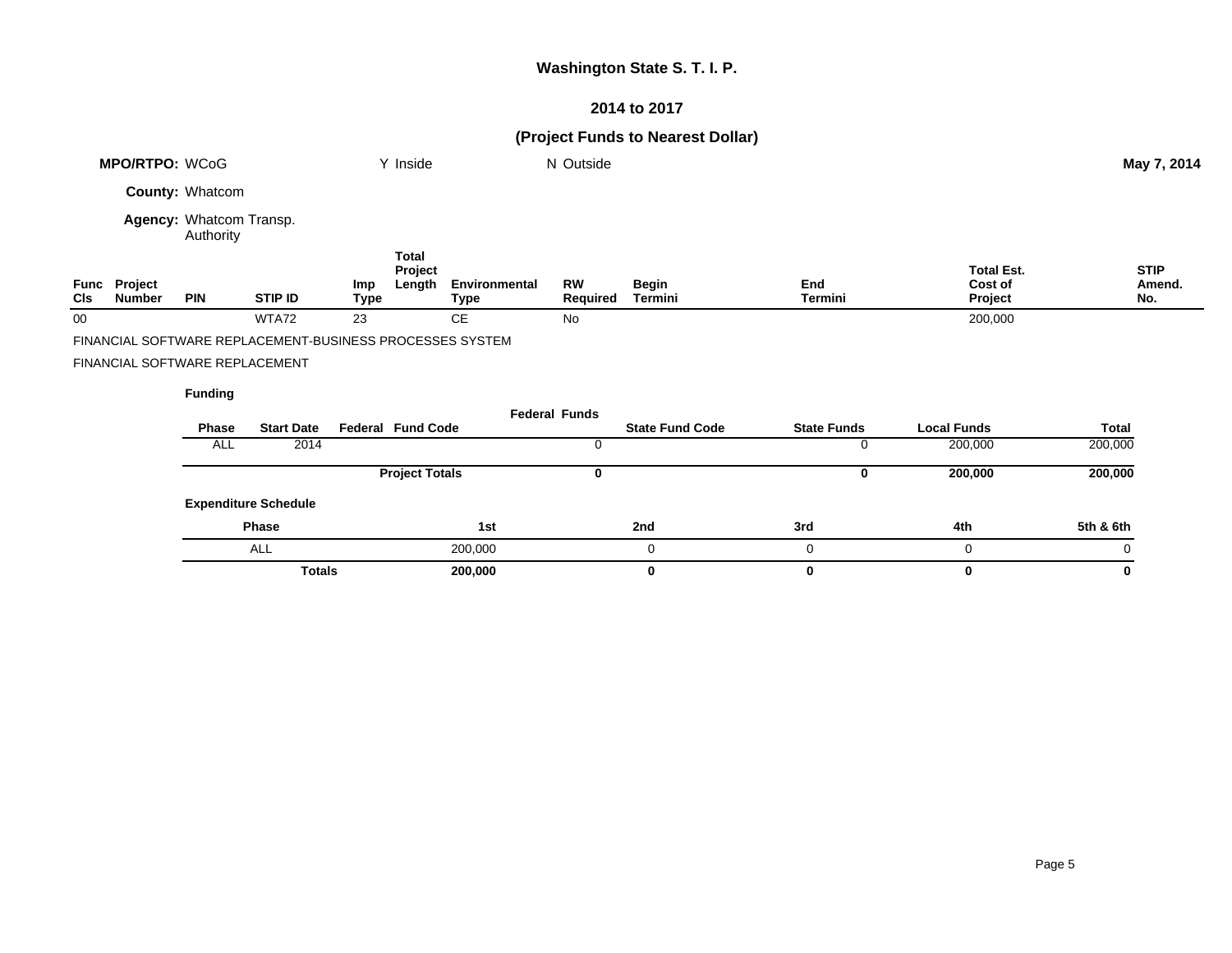## **2014 to 2017**

## **(Project Funds to Nearest Dollar)**

|                    | <b>MPO/RTPO: WCoG</b>                   |                                      |                             |                    | Y Inside                          |                              | N Outside             |                         |                    |                                         | May 7, 2014                  |
|--------------------|-----------------------------------------|--------------------------------------|-----------------------------|--------------------|-----------------------------------|------------------------------|-----------------------|-------------------------|--------------------|-----------------------------------------|------------------------------|
|                    |                                         | County: Whatcom                      |                             |                    |                                   |                              |                       |                         |                    |                                         |                              |
|                    |                                         | Agency: Whatcom Transp.<br>Authority |                             |                    |                                   |                              |                       |                         |                    |                                         |                              |
| Func<br><b>CIs</b> | <b>Project</b><br><b>Number</b>         | <b>PIN</b>                           | <b>STIP ID</b>              | Imp<br><b>Type</b> | <b>Total</b><br>Project<br>Length | Environmental<br><b>Type</b> | <b>RW</b><br>Required | <b>Begin</b><br>Termini | End<br>Termini     | <b>Total Est.</b><br>Cost of<br>Project | <b>STIP</b><br>Amend.<br>No. |
| 00                 |                                         |                                      | WTA49                       | 23                 | 0.000                             | $\mathsf{CE}$                | No                    | n/a                     | n/a                | 200,000                                 |                              |
|                    | Replace Telephone System                |                                      |                             |                    |                                   |                              |                       |                         |                    |                                         |                              |
|                    | Replace/Upgrade agency telephone system |                                      |                             |                    |                                   |                              |                       |                         |                    |                                         |                              |
|                    |                                         | <b>Funding</b>                       |                             |                    |                                   |                              |                       |                         |                    |                                         |                              |
|                    |                                         |                                      |                             |                    |                                   |                              | <b>Federal Funds</b>  |                         |                    |                                         |                              |
|                    |                                         | Phase                                | <b>Start Date</b>           |                    | <b>Federal Fund Code</b>          |                              |                       | <b>State Fund Code</b>  | <b>State Funds</b> | <b>Local Funds</b>                      | <b>Total</b>                 |
|                    |                                         | ALL                                  | 2014                        |                    |                                   |                              | 0                     |                         | 0                  | 200,000                                 | 200,000                      |
|                    |                                         |                                      |                             |                    | <b>Project Totals</b>             |                              | 0                     |                         | 0                  | 200,000                                 | 200,000                      |
|                    |                                         |                                      | <b>Expenditure Schedule</b> |                    |                                   |                              |                       |                         |                    |                                         |                              |
|                    |                                         |                                      | Phase                       |                    |                                   | 1st                          |                       | 2nd                     | 3rd                | 4th                                     | 5th & 6th                    |
|                    |                                         |                                      | ALL                         |                    |                                   | 200,000                      |                       | 0                       | 0                  | 0                                       | 0                            |
|                    |                                         |                                      | <b>Totals</b>               |                    |                                   | 200,000                      |                       | 0                       | 0                  | 0                                       | 0                            |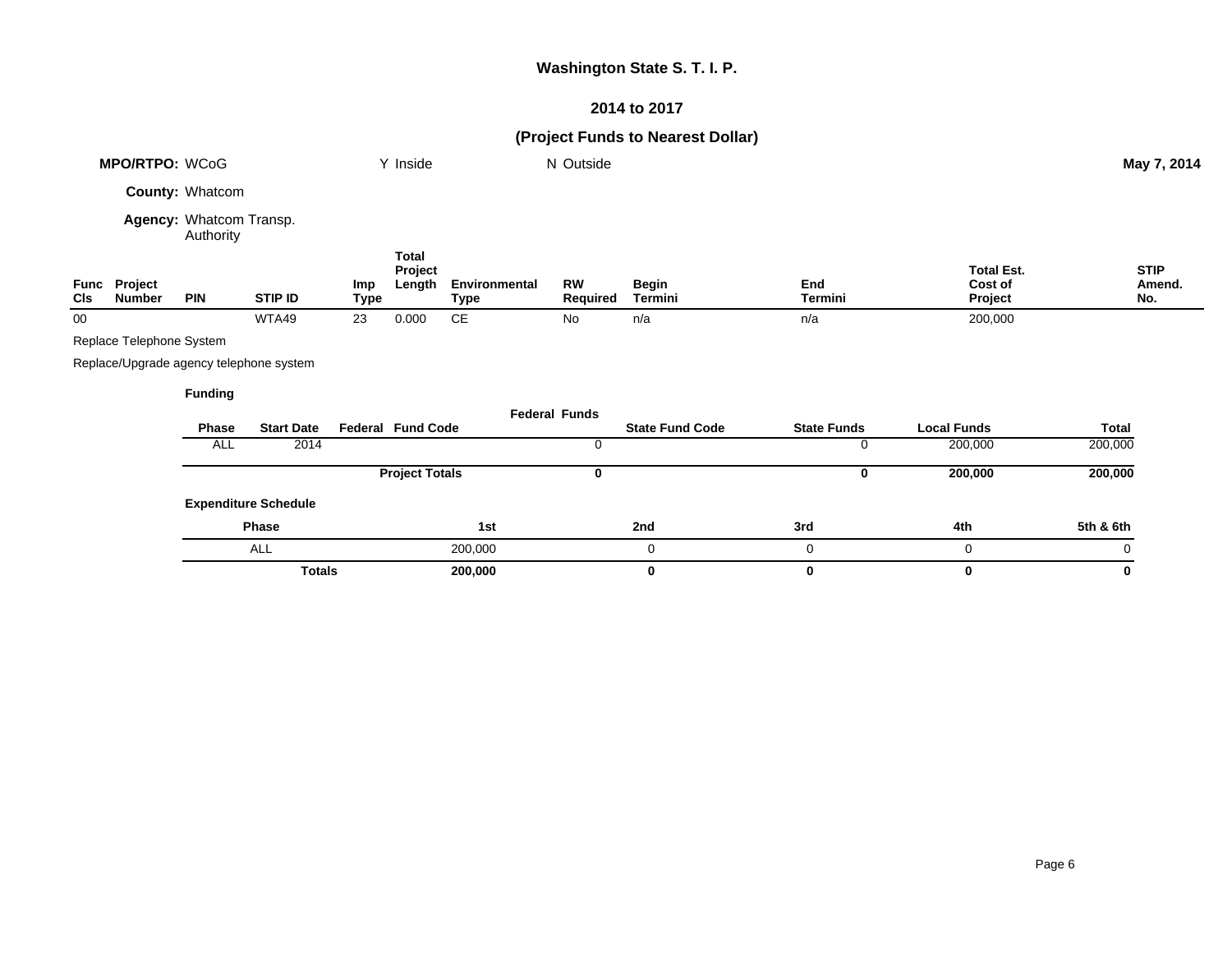## **2014 to 2017**

## **(Project Funds to Nearest Dollar)**

|             | <b>MPO/RTPO: WCoG</b>    |                                      |                                                                |                    | Y Inside                          |                              | N Outside             |                         |                    |                                         | May 7, 2014                  |
|-------------|--------------------------|--------------------------------------|----------------------------------------------------------------|--------------------|-----------------------------------|------------------------------|-----------------------|-------------------------|--------------------|-----------------------------------------|------------------------------|
|             |                          | <b>County: Whatcom</b>               |                                                                |                    |                                   |                              |                       |                         |                    |                                         |                              |
|             |                          | Agency: Whatcom Transp.<br>Authority |                                                                |                    |                                   |                              |                       |                         |                    |                                         |                              |
| Func<br>CIs | Project<br><b>Number</b> | <b>PIN</b>                           | STIP ID                                                        | Imp<br><b>Type</b> | <b>Total</b><br>Project<br>Length | Environmental<br><b>Type</b> | <b>RW</b><br>Required | <b>Begin</b><br>Termini | End<br>Termini     | <b>Total Est.</b><br>Cost of<br>Project | <b>STIP</b><br>Amend.<br>No. |
| 00          |                          |                                      | WTA77                                                          | 23                 | 0.000                             | <b>CE</b>                    | No                    | n/a                     | n/a                | 100,000                                 |                              |
|             | Web Upgrade/Mobile App   |                                      |                                                                |                    |                                   |                              |                       |                         |                    |                                         |                              |
|             |                          |                                      | Upgrade of transit website and smart phone mobile applications |                    |                                   |                              |                       |                         |                    |                                         |                              |
|             |                          | <b>Funding</b>                       |                                                                |                    |                                   |                              |                       |                         |                    |                                         |                              |
|             |                          |                                      |                                                                |                    |                                   |                              | <b>Federal Funds</b>  |                         |                    |                                         |                              |
|             |                          | <b>Phase</b>                         | <b>Start Date</b>                                              |                    | <b>Federal Fund Code</b>          |                              |                       | <b>State Fund Code</b>  | <b>State Funds</b> | <b>Local Funds</b>                      | <b>Total</b>                 |
|             |                          | <b>ALL</b>                           | 2014                                                           |                    |                                   |                              | 0                     |                         | 0                  | 100,000                                 | 100,000                      |
|             |                          |                                      |                                                                |                    | <b>Project Totals</b>             |                              | $\mathbf 0$           |                         | 0                  | 100,000                                 | 100,000                      |
|             |                          |                                      | <b>Expenditure Schedule</b>                                    |                    |                                   |                              |                       |                         |                    |                                         |                              |
|             |                          |                                      | <b>Phase</b>                                                   |                    |                                   | 1st                          |                       | 2nd                     | 3rd                | 4th                                     | 5th & 6th                    |
|             |                          |                                      | ALL                                                            |                    |                                   | 100,000                      |                       | 0                       | 0                  | 0                                       | 0                            |

|                                                       | <b>Federal Funds</b> |                    |             |              |
|-------------------------------------------------------|----------------------|--------------------|-------------|--------------|
|                                                       |                      | <b>State Funds</b> | Local Funds | <b>Total</b> |
| <b>Agency Totals for Whatcom Transp.</b><br>Authority |                      |                    | 650,000     | 650,000      |

**Totals 100,000 0 0 0 0**